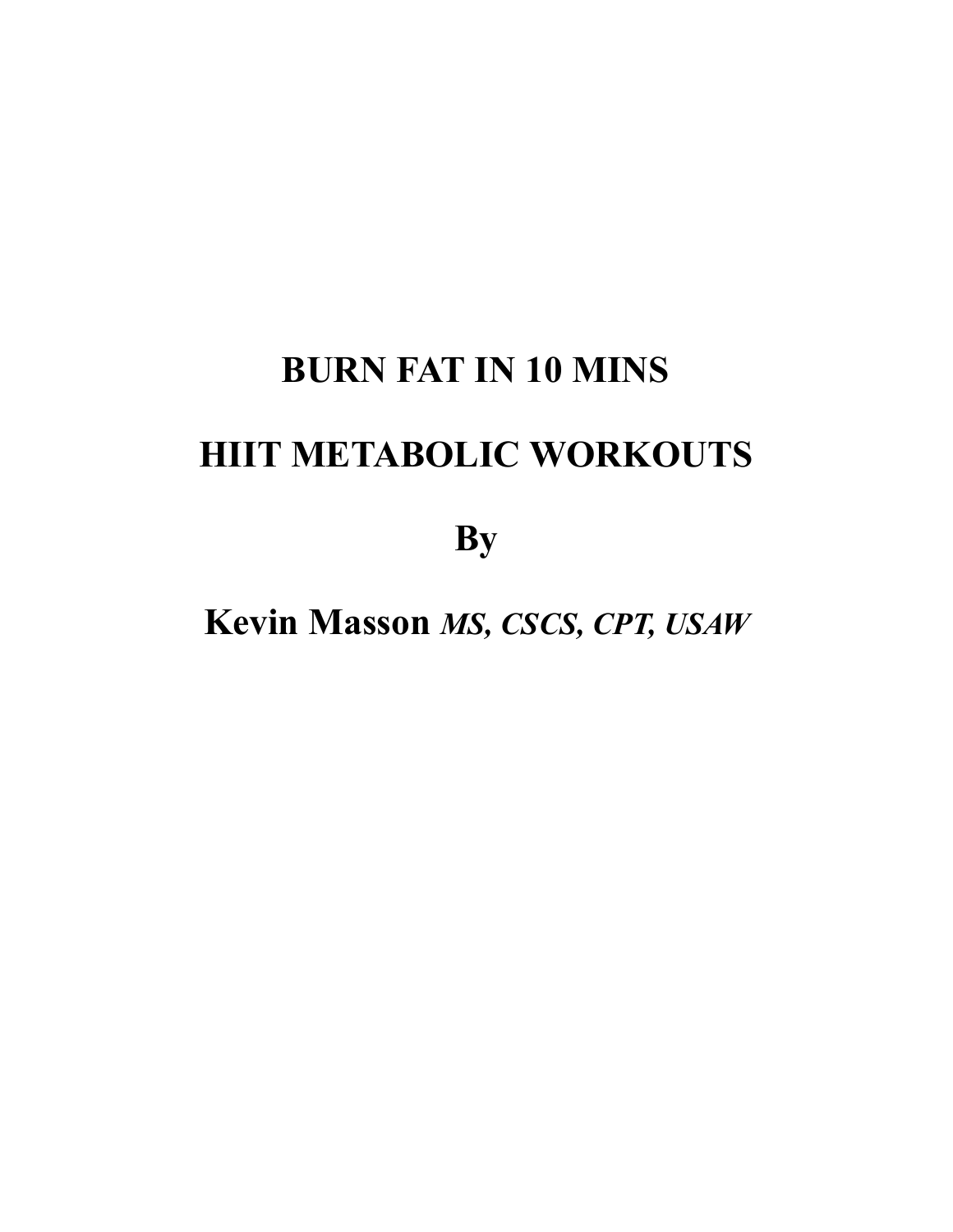#### **Disclaimer**

You should consult your physician or other health care professional before starting this or any other fitness program to determine if it is right for your needs. This is particularly true if you (or your family) have a history of high blood pressure or heart disease, or if you have ever experienced chest pain when exercising or have experienced chest pain in the past month when not engaged in physical activity, smoke, have high cholesterol, are obese, or have a bone or joint problem that could be made worse by a change in physical activity. Do not start this fitness program if your physician or health care provider advises against it. If you experience faintness, dizziness, pain or shortness of breath at any time while exercising you should stop immediately.

 Thank you and congratulations for downloading the BURN FAT IN 10 MINS Workouts eBook! This product will teach you all you need to know about (HIIT) and workout finishers, including how to apply them to maximize the fat-burning effects of your workouts in 10 minutes or less!

After years of studying and research with hundreds of clients, we have figured out what really works!

Within our program, we have developed an advanced system that sheds fat from even the most stubborn cases and boosts your metabolism for hours post-workout. Much the success is due to exercises like these finishers or by its real name (HIIT) High-intensity interval training, which burns fat long after you set down the weights, this process is called (EPOC) Excess post-exercise oxygen consumption and is defined by the measurably increased rate of oxygen intake following strenuous activity.

As part of our mission, we educate our community and share some of our fitness and health knowledge to help you reach your goals.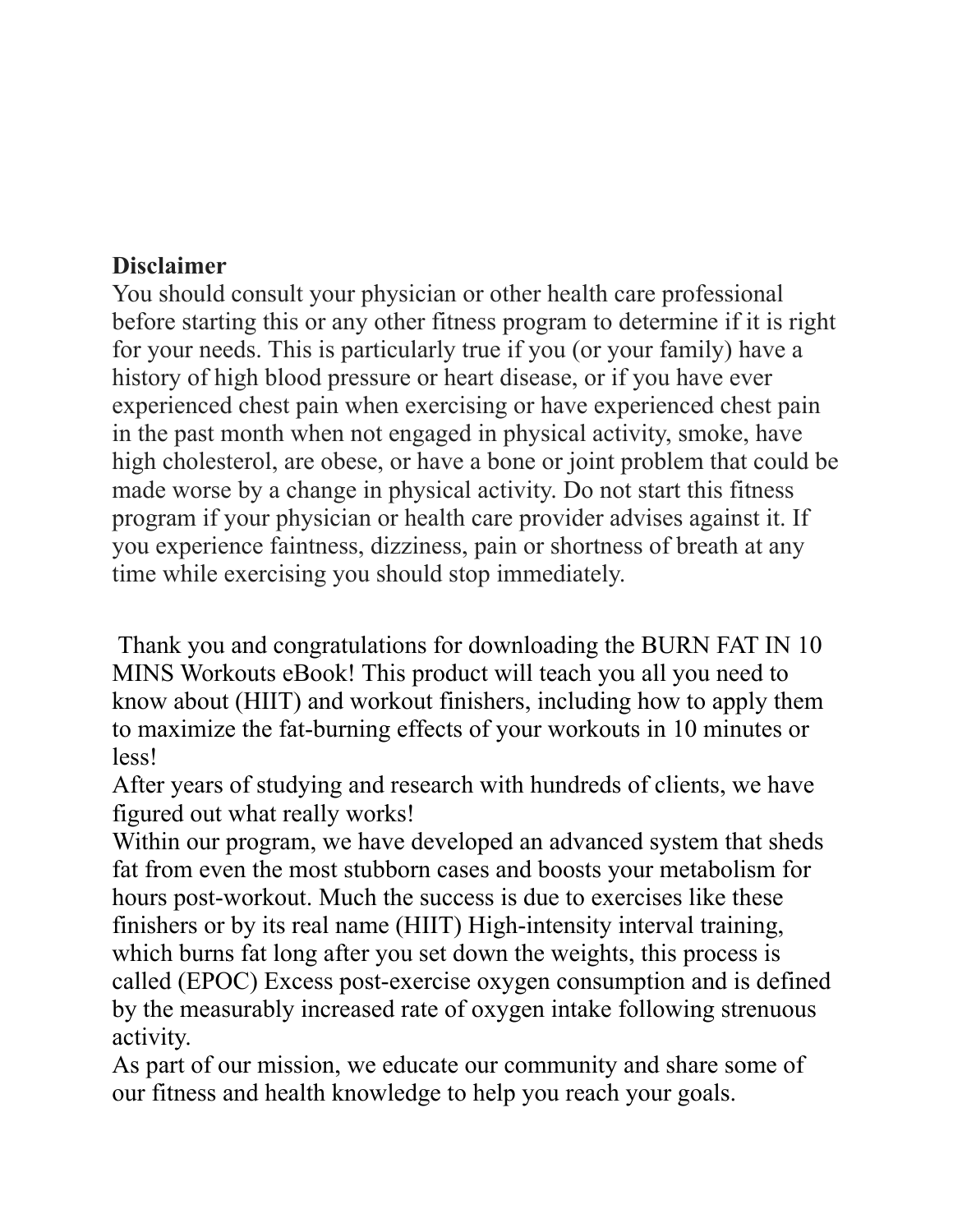### **What is (HIIT)?**

High-intensity interval training (HIIT) is defined as a form of cardiovascular exercise that involves short bursts of high intensity (90-100% of VO2max), (Boutcher 2010) with moderate phases of recovery. Duration of activity and rest to work ratio can vary on the type of goal or result wanting to be achieved. Research examining the effect of HIIT indicates that it may be more effective at reducing subcutaneous and abdominal body fat than other types of exercise. Due to its intense nature, it is recommended that individuals undertaking High-Intensity Interval Training should only do it for less than thirty minutes (Boutcher, 2010). Therefore, within a specific timeframe that a person wants to exercise, he or she carries out short bursts of max-intensity exercise and then proceeds to a short period of activity of lower intensity.

We have compiled a list of our best finishers exercises that you can incorporate to the end of your existing workout routine to 10X your results. We are convinced that you will not only see results from these short workouts but also that you will never be bored and will enjoy them a lot more than long, steady-state slow cardio.

#### **What Are Workout Finishers?**

This book equips you with some of the most fat-destroying finisher routines you're ever likely to find. I'm sure you are still a little curious about what a finisher is. Why are finishers so beneficial? In short, they incorporate the HIIT principles, finishers are short (less than 10 minutes, and often shorter than that) high-intensity interval exercise routines that you perform after your strength workout is already over. They are also known as energy system developers. As a highintensity, short-duration routine, finishers are a great way to push yourself to your absolute limit. These workouts will test your toughness like nothing you've ever tried. The results are insane!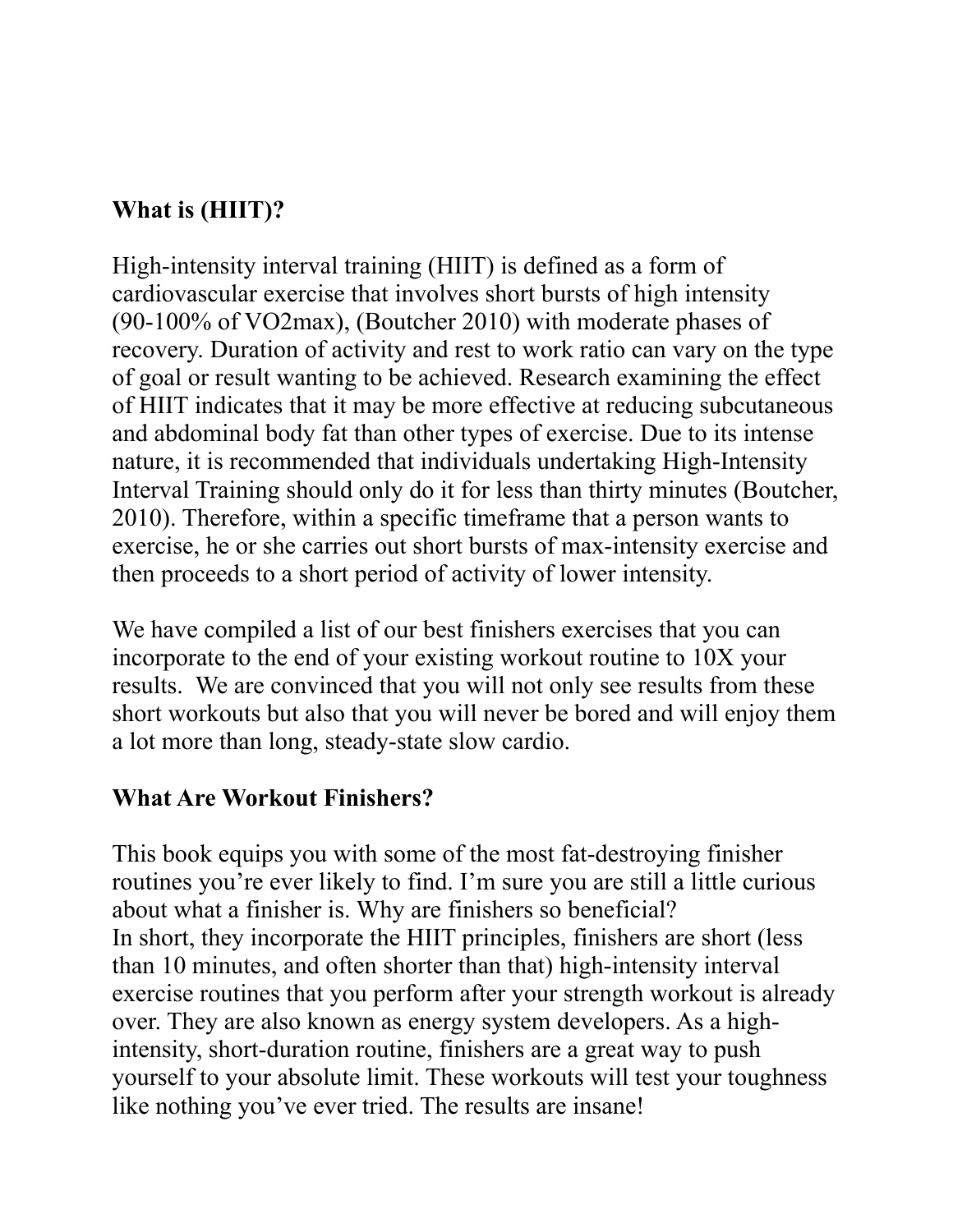#### **What are the benefits?**

High-Intensity Interval Training has many benefits. Some of these benefits are not just inclined to the health of the participant. These benefits include the fact that High-Intensity Interval Training makes a person not lose muscles, but still lose weight, in other words, HIIT is preserving your lean body mass; therefore, the weight loss must come from fat. Regular HIIT has been shown to significantly increase both aerobic and anaerobic fitness. HIIT also significantly lowers insulin resistance and results in a number of skeletal muscle adaptations that result in enhanced skeletal muscle fat oxidation and improved glucose tolerance. (Burke 2010)

Many people desire to increase their muscles and lose as much weight as possible from fat to achieve that sculpting body that we all dream about. Therefore, dieters are encouraged to adopt High-Intensity Interval Training because it will make them achieve one of their primary intention of losing weight and maintaining their shape.

High Intensity Interval Training facilitates burning of more fats while at the same time increasing the metabolism of the body. When comparing an individual doing High-Intensity Interval Training and another one doing a steady-pace run, it was revealed that the person who did High-Intensity Interval Training burned more calories and fats than the one on a steady-pace run (Burke 2010).

So how does HIIT manage to save lean body mass and increase metabolism? HIIT facilitates the production of human growth hormone which also promotes more burning of calories. Therefore, by increasing the intensity, you'll also be able to maintain lean muscle, which will increase your resting metabolic rate or the amount of calories you can use while doing nothing. In other words, the bigger the lean body mass you have, the more calories you will burn at rest.

In addition to the above, HIIT also promotes EPOC. EPOC is a term defined by the amount of oxygen our body consumes following a bout of exercise that is in excess of the pre-exercise oxygen consumption baseline level (Boutcher 2010). In other words, we consume more oxygen post-exercise then pre-exercise, this process increases metabolic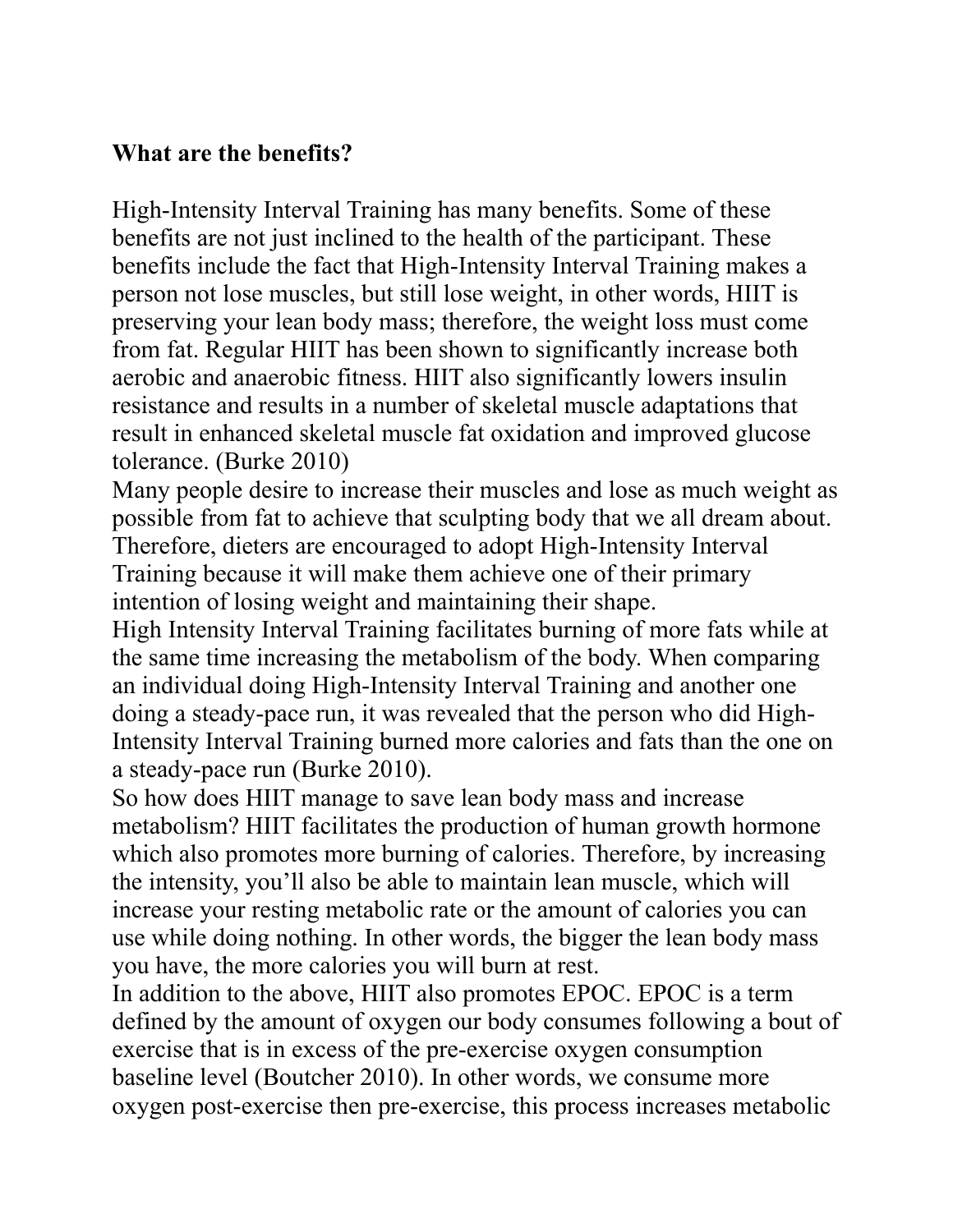demand and allows to burn more calories during recovery phase or homeostasis. This recovery process requires energy, which is why we see an increase in calories expended post-exercise compared to preexercise.

The following occurs during EPOC: replenishment of energy resources, re-oxygenation of blood and restoration of circulatory hormones, decrease in body temperature, and return to normal breathing rate and heart rate. (Reynolds 2001)

As a result, we incorporate this HIIT training into our finishers As a matter of fact, this method will help get the results you crave in no time at all!

Additionally, as someone who knows what it's like to always be busy and lacking time to hit the gym more than an hour a day, I am always looking at how to make my workout more efficient and ways to burn as much fat as you can in as little time as possible. One of the most important benefits of adding a finisher routine to the end of a workout is that it's easily the best way to maximize your calorie burn in as short a time as you can.

# **What You Can Accomplish with Finishers?**

Your main workout should consist of primarily strength training exercises, and finishers will inject other types of workouts into your routine.

Finishers are excellent for several things, including:

- Accelerating fat loss
- Improving athleticism, strength, and conditioning
- Replacing traditional "cardio."
- Short off-day or vacation activity for extra fat-burn
- Increasing your work capacity and overall fitness
- Building mental fortitude
- Destroying workout boredom
- Adds fun to the routine by adding some challenges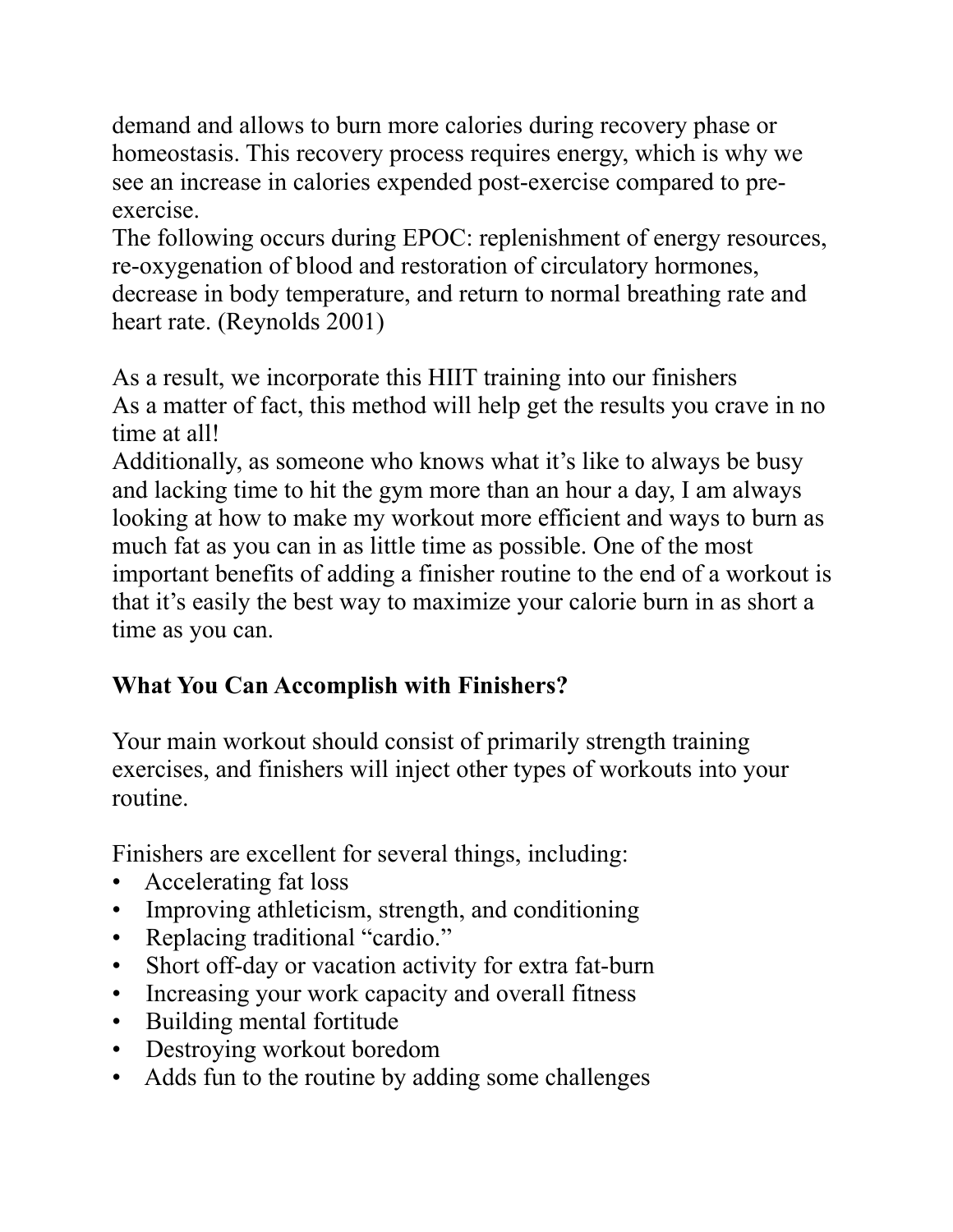As you can see, finishers create variation without sacrificing the quality of your workout, and more importantly, they truly work! Notice the fat melting away!

Are finishers fun? If you're a masochist, sure! But for regular people like us, it will be the worst ten mins of the day, but the feeling you get at the end is priceless you've put everything you had, you gave it all into your workout, you'll walk away more satisfied than ever before.

### **How They Work**

Now that you know how wonderful finishers are and all the amazing things they can do, you are probably wondering, "Why don't I just do finishers all the time? After all, that's what everyone in CrossFit do?" That's a valid question, and if you have a metabolic training program designed correctly, by professionals that know what they are doing, you could include many more finisher-type exercises in your routine. However, the risk of burning out is high, beating yourself down and not getting enough recovery is most likely going to cause more harm than good. That is why here at BioFit Performance we emphasize on the recovery aspect of the workout. Too much is not always better. You see, these finishers are INTENSE. They require plenty of focus, and they make you work for their benefits.

The key to their benefit is that they are only 5-10 minutes long, implying that you should have no trouble getting through them. In fact, if you find yourself dreading the finisher, you are more than likely already doing too much during your workouts or your program is too complex.

If you ever need help designing a training program for yourself, we are more than happy to help!

The best way to use these finishers on your own is to choose ONE routine and add it to the end of your workout.

The first week, just add these exercises to 1 workout during the week. After a few weeks, you'll likely feel stronger and much more able to handle increased volume. At that point, you can add finishers to a second workout during the week. Be careful don't add to much too quickly, remember more is not always better.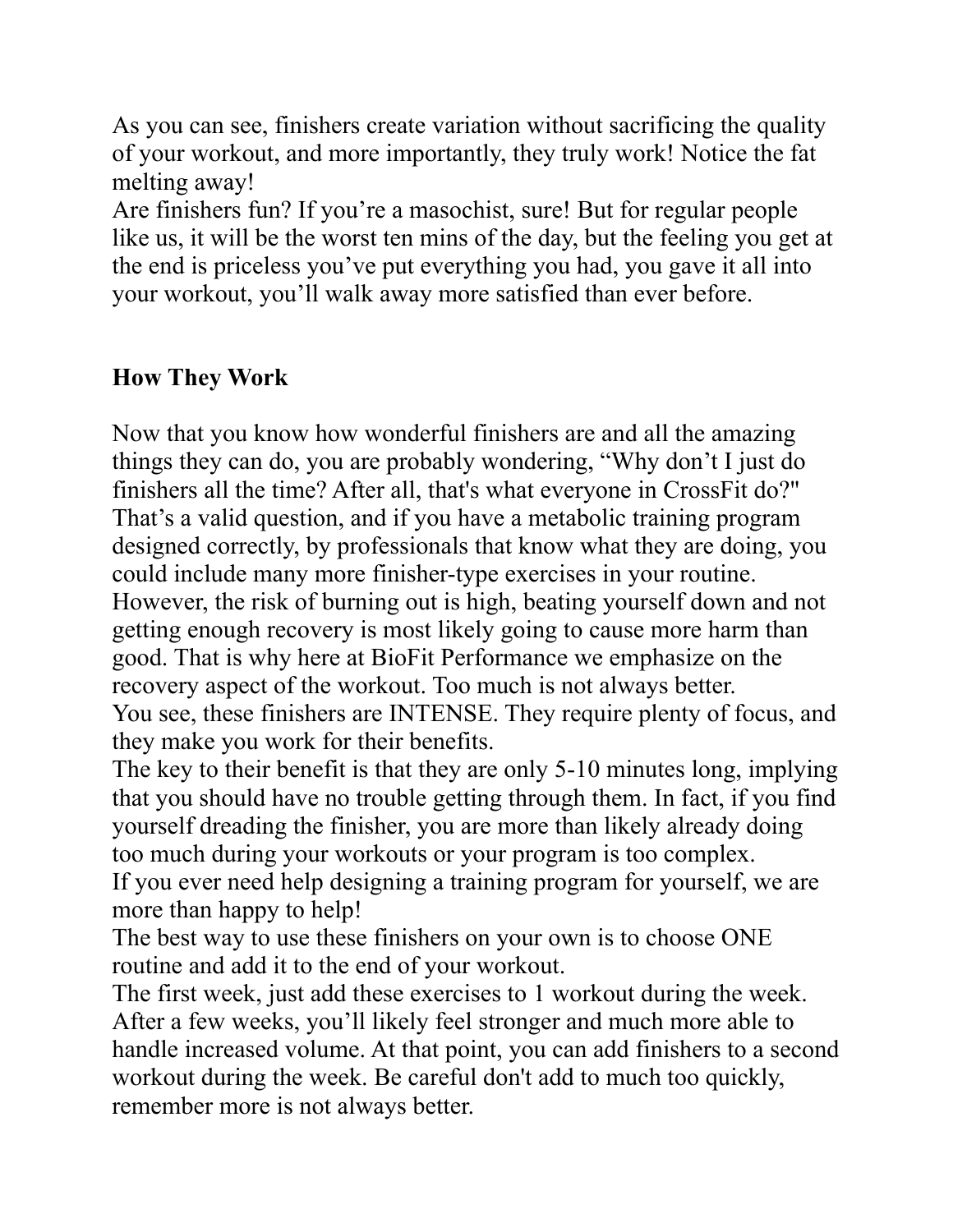Finally, you will want to switch it up between the finishers you choose to keep the variety high and your workouts exciting. You will likely find your favorite, and your least favorite but keep your workouts varied to force your body to continue adapting to that stimulus, remember that the key is to force yourself out of that comfort zone.

# **One Last Thing**

If you have any questions about anything that you just read or how to add these exercises to your workout plan, don't hesitate to contact us! Here at BioFit Performance we love to help you accelerate your results and reach your fitness and health goals in any way we can. Enjoy the pursuit of your fitness goals!

Now, onto these fantastic workout finishers!

## **Metabolic Fat Destroying Finishers**

Equipment

Many of these exercises require only body weight to complete. However, a few require more equipment to challenge yourself appropriately.

Some examples include:

- Stability Ball
- Medicine Balls
- Kettlebells
- Dumbbells
- Resistance Bands
- Low Aerobic Step

We provide bands at BioFit, but the rest can be purchased on Amazon or more than likely are already in your local gym.

Rules of the Game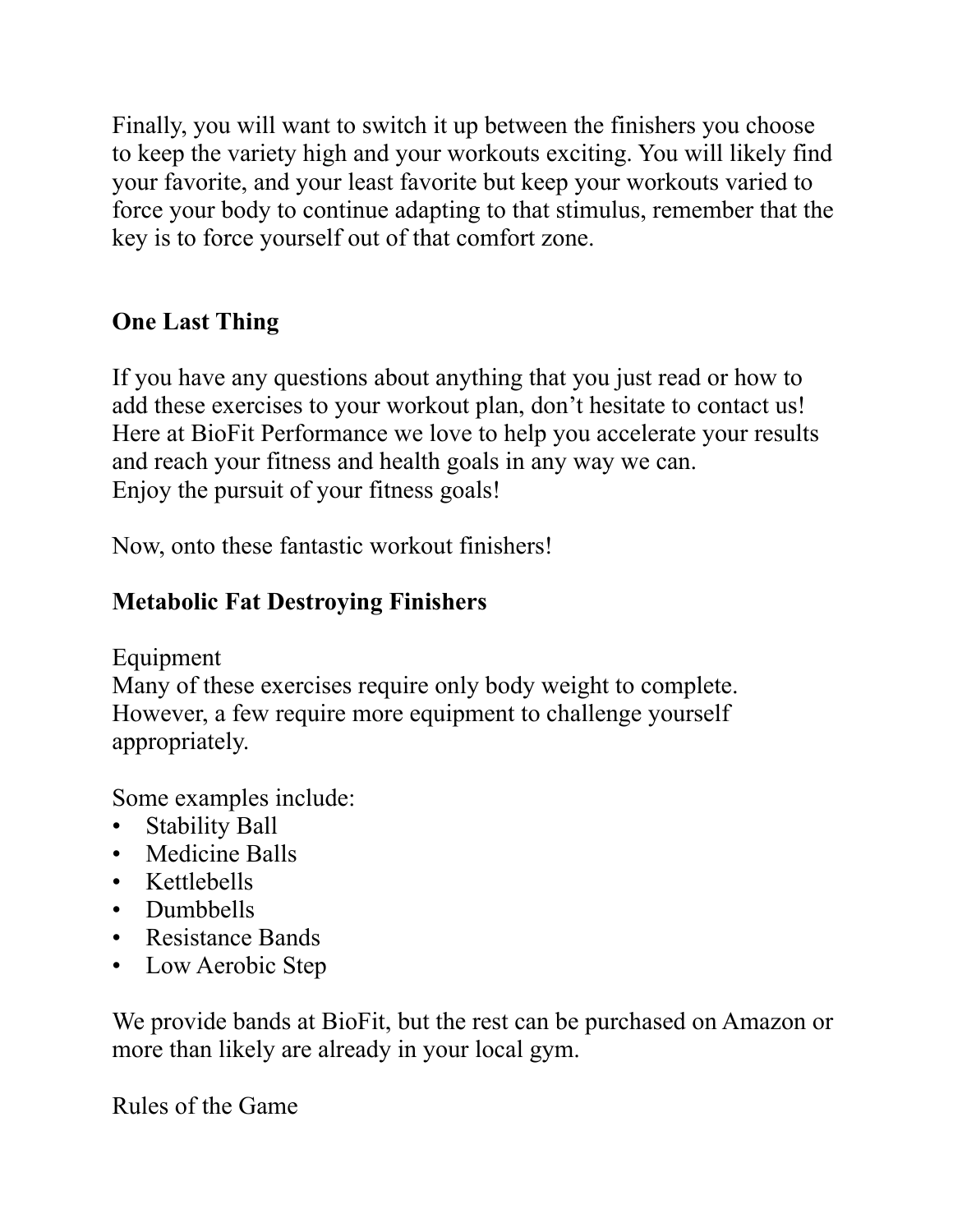Just like any program, these finishers have "rules" that, when followed, will maximize the effect of your finisher routine.

. Choose "greater bang for your buck exercise." Meaning compound exercise like the squat that will target overall higher number of muscles

• Focus on low-threshold movements (i.e., movements and exercises that are not very technical to complete): Adding technical difficulty on top of fatigue promotes injury

• Focus on high intensity: Remember, these are meant to be short but intense; if you're able to hold a conversation during these, you're not going hard enough!

#### **The Finishers**

If you don't know how to do an exercise, contact Kevin Masson at kevin.masson@biofitperformance.com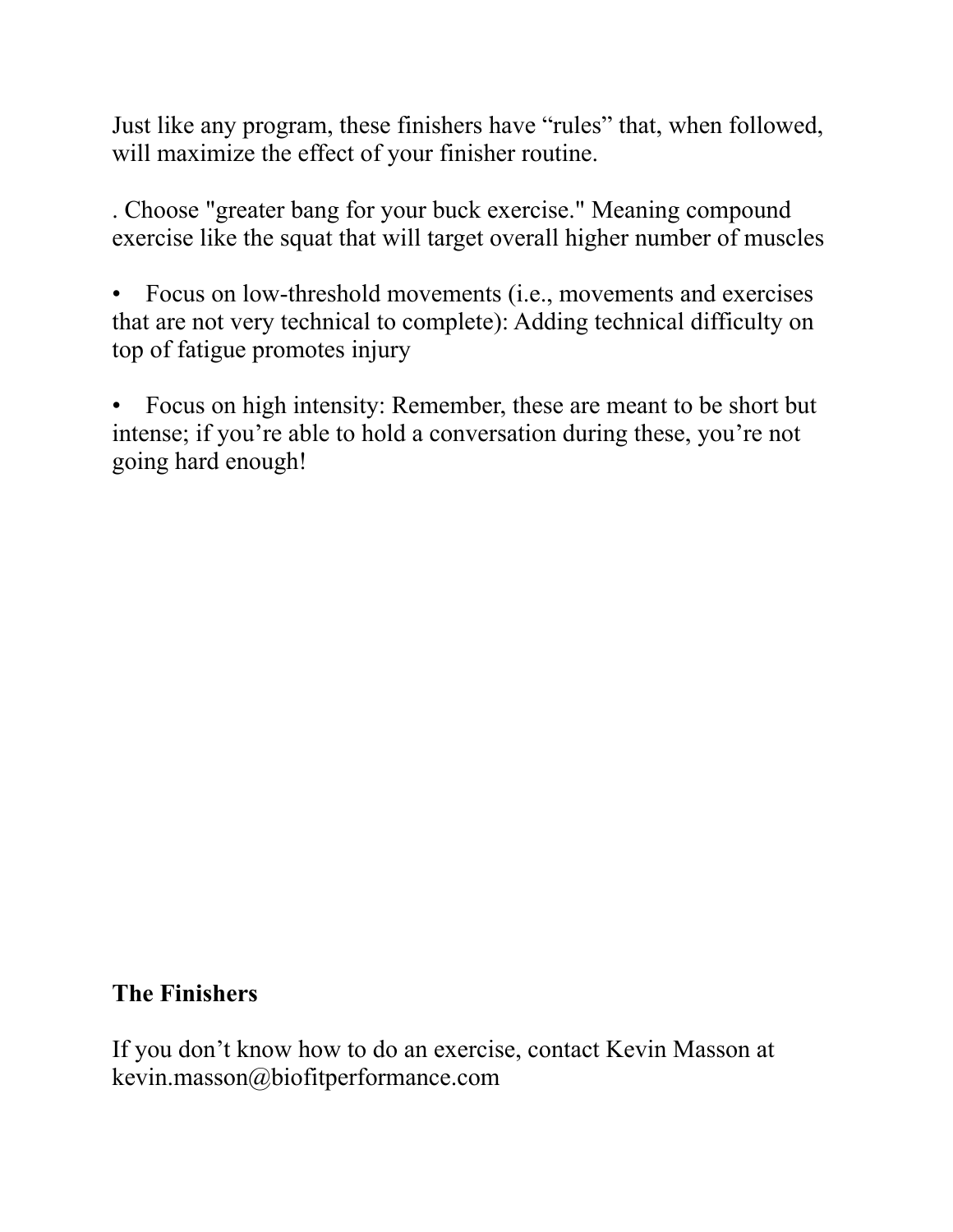One movement. Just set the timer and go! These are great ways to focus on specific energy pathways (alactic, lactic, or aerobic) and overall conditioning.

• Bear Crawl for 8 minutes

This is one of the most challenging ones out there. Bear crawls will take you back to your childhood; crawling is a movement pattern that a lot of adults have forgotten and yet it is a fundamental movement. You most likely won't feel it until the halfway point, but then you'll REALLY feel it! Go as far as you can in one direction before turning around and heading back no rest until you have achieved 8 minutes.

• (EMOM) 10 KB Swings on the minute for 6–12 minutes Start the timer and complete 10 KB swings. Rest until the 1 minute total is up. Do the next set of 10 KB swings, and rest for the remaining time you have until the 2 minutes have passed. Repeat for 6–12 minutes. (The key is to do your set as fast as possible so that you can rest longer but be careful don't sacrifice good form for speed).

• (EMOM) 12 Burpees on the minute for 8 minutes Similar to the KB swings, start your timer and complete 12 burpees. Rest until the 1 minute has passed, then start your second set of 12 burpees. Repeat for a total of 8 minutes

100m Sprint on the minute for 8 minutes.

This will be a challenge for even the most experienced athlete if the sprints are run fast enough. If you are just beginning, do 50m runs at 80% of your top speed. Gradually build up with each successive workout, and in no time, you will be faster—and more in shape—than you have been in a long time!

• 5 rounds on the rower,

o 30 secs sprints / 1 min rest

This Viking finisher is tougher then it sounds, row! row! row!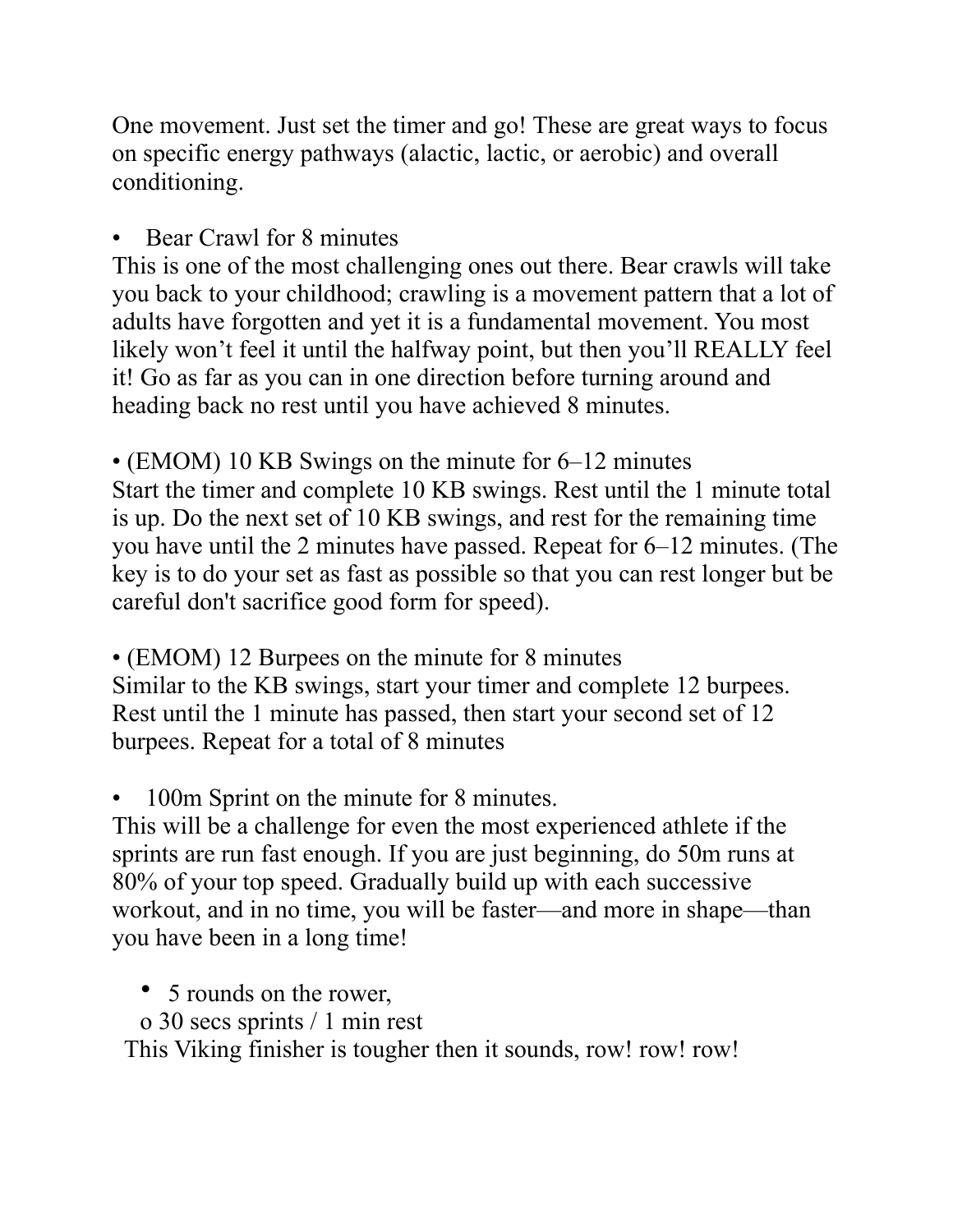# **Going and Coming**

Don't have a watch? No problem! These finishers are distance-based. You can literally "see" your progress as you move through the workout.

• 5 Rounds of:

o Broad (long) Jump 10 yards (may use squat jumps if this is too intense for your knees)

- o Bear Crawl 10 yards
- o Sprint 20 yards

o Rest 60 s, or until you have just caught your breath

This complex is best done outside, where you have plenty of space. A track is ideal, but a park or field works great. Take 10 long strides to measure out 10 yards.

• 3 Rounds of:

o Side Shuffle (mini resistance band around knees if you would like to progress the movement) x 20yds ea.

o KB Swings x 20

o Rest until heart rate recovers below 120 (or until you catch your breath)

This complex mix resistance band training with KB training and works on hip mobility and hip strength, two critical areas for injury prevention.

- 3 Rounds of:
- o Reverse Lunge to Single Arm Press x 5 each

o Crab Walk for 20 yards

You do not need too much space for this complex, and it can be done indoors. Use a weight that is challenging for the single arm press in the first exercise.

- 6 Rounds of:
- o Tiger crawl x 10 yards

o Alternating Walking Single Leg RDL (add weight as necessary) x 10 yards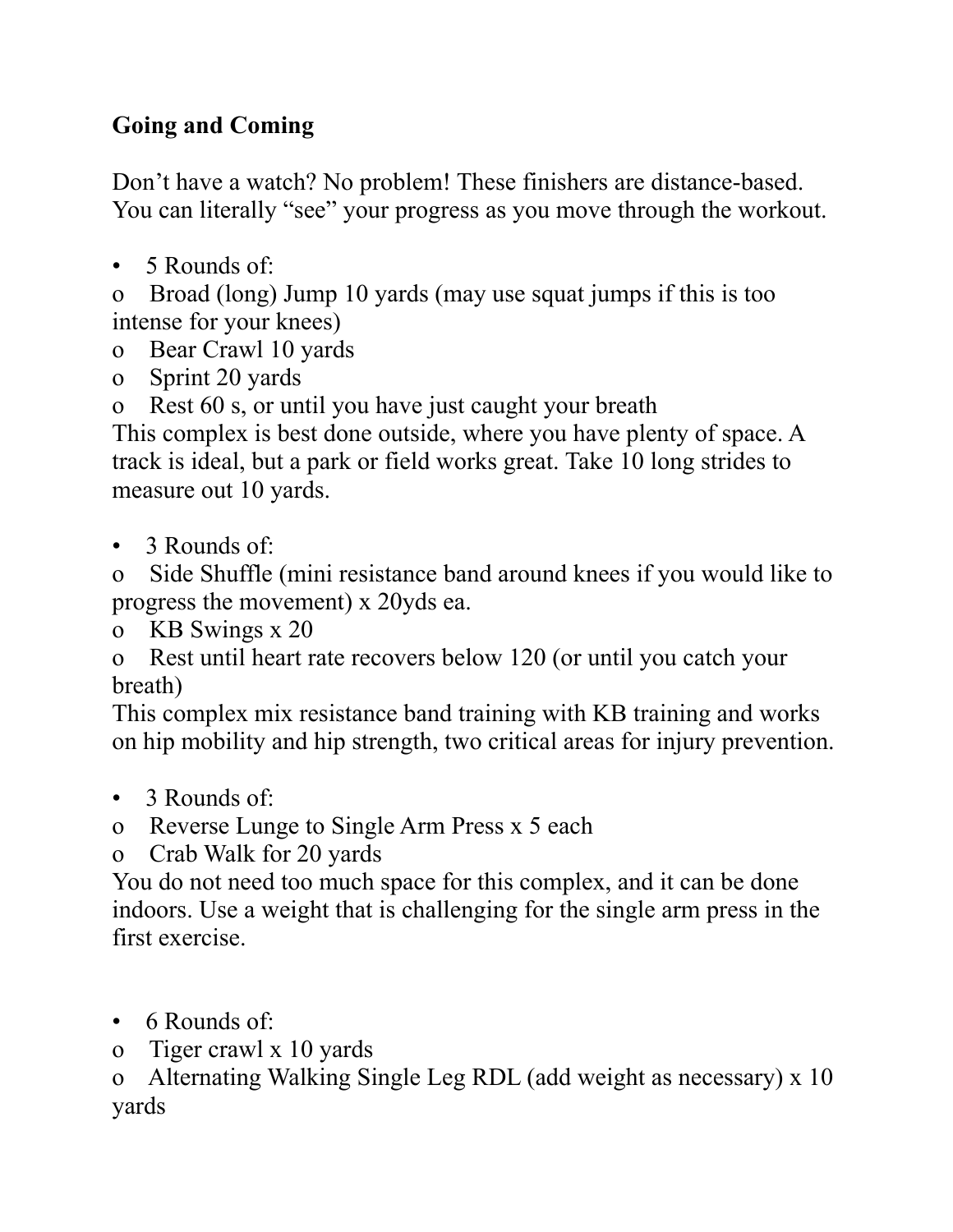This is a versatile complex that can be done entirely with your bodyweight. However, adding weight to the walking single leg RDL can increase the challenge and accelerate the muscle-building effects of this finisher.

- 3-minute density set of:
- o Bear Crawl x 20 yards
- o Walking Lunges x 20 yards

Another bodyweight complex that is both simple and challenging! This may well be one of the most effective full-body routines available!

- 5 Rounds of:
- o KB Swings x 10 to Sprint x 20 yards
- o Rest 60s

Any complex that includes sprinting will work your body in hugely beneficial ways. You'll be amazed at how efficient this routine builds you up—and how sore you can get from fundamental movements! Remember to be careful in the sprints, but the sprint is what makes the finisher mostly beneficial!

Small space, no equipment, we got you covered! No equipment is necessary! These are my favorite when I am on the road or if I've already lifted heavy that day.

- Multi-Directional Leg Matrix: 15 each of:
- o Split Squats (each side)
- o Lateral Lunges (each side)
- o Skater Jumps (each side)
- o Wideouts

Don't be fooled by the simplicity of this workout! The combination of squats, lunges, and jumps will rev up your metabolic engine all while training your legs to move in different planes of motion. Remember what we said big complex exercises make the bang for your buck! You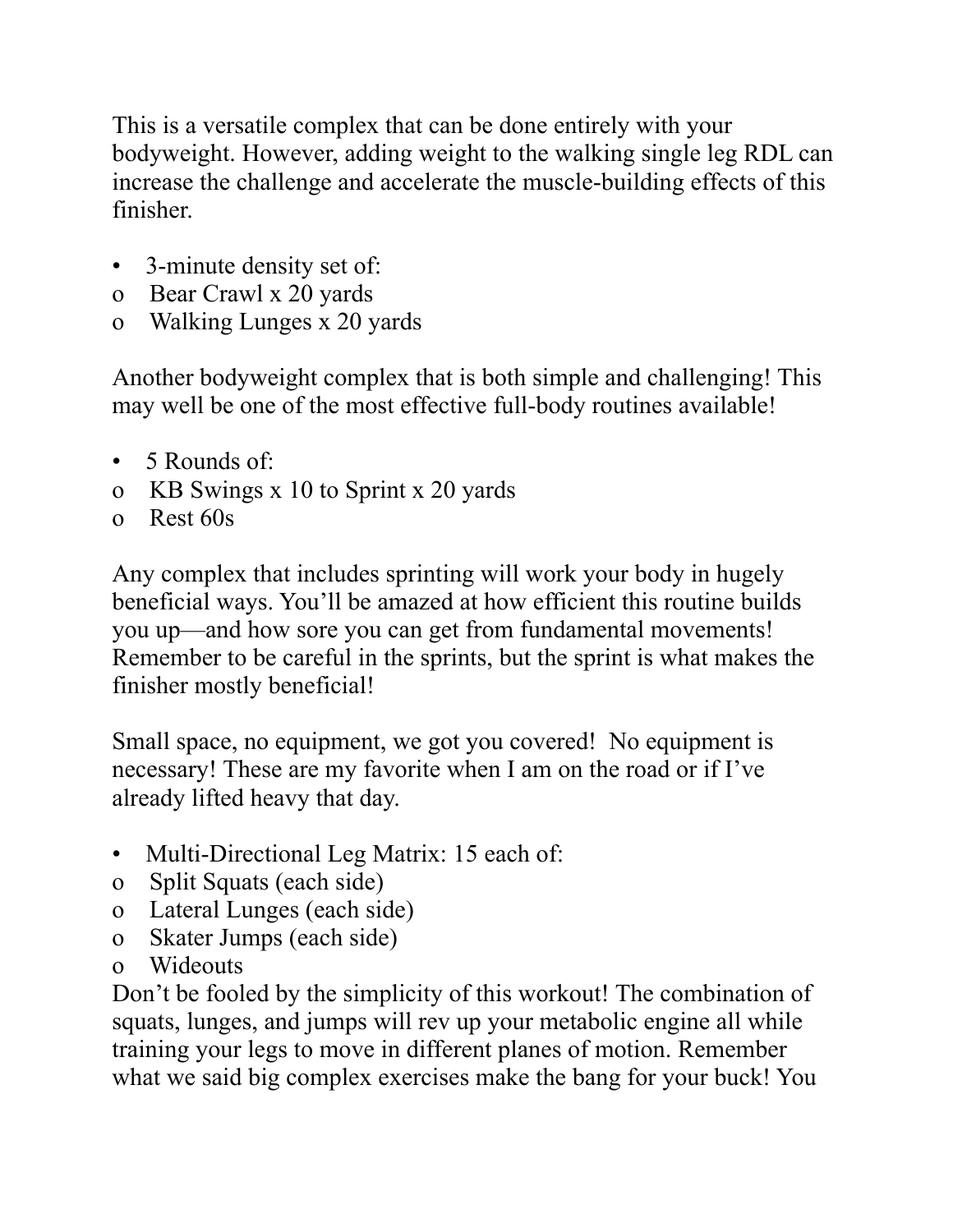might discover muscles you didn't think you had! Repeat for up to 3 sets.

- $20s/20s/20s$  of:
- o Bear Crawl forward 4 steps, backward 4 steps
- o Crab Walk forward 4 steps, backward 4 steps

o Inchworm to Push Up (you can leave out the push up if it's too complicated)

Repeat for up to 5 sets. These exercises will challenge you in functional ways that we hardly ever do in typical Western life. Build your mobility and functional movement patterns while urging your muscles to burn more fat.

- $30s$  on  $/15s$  off of:
- o Wall Sit
- o Bear Crawl
- o Skier Swings
- o Russian Twists
- o Eccentric Push Up (5s down)

Feel the burn on this one. you only have to go through this once but feel free to do more than once.

# **Density Sets**

Don't have a lot of time? Density sets are a great way to get a lot of work in fast. You can track improvement over time by monitoring how many rounds you can complete in the given time.

Switch between the movements/exercises as indicated until the target time is reached. We like to keep our density sets short (5-8 minutes) at the end of a workout, but if you bump any of these up to 8-20 minutes, they could easily stand on their own.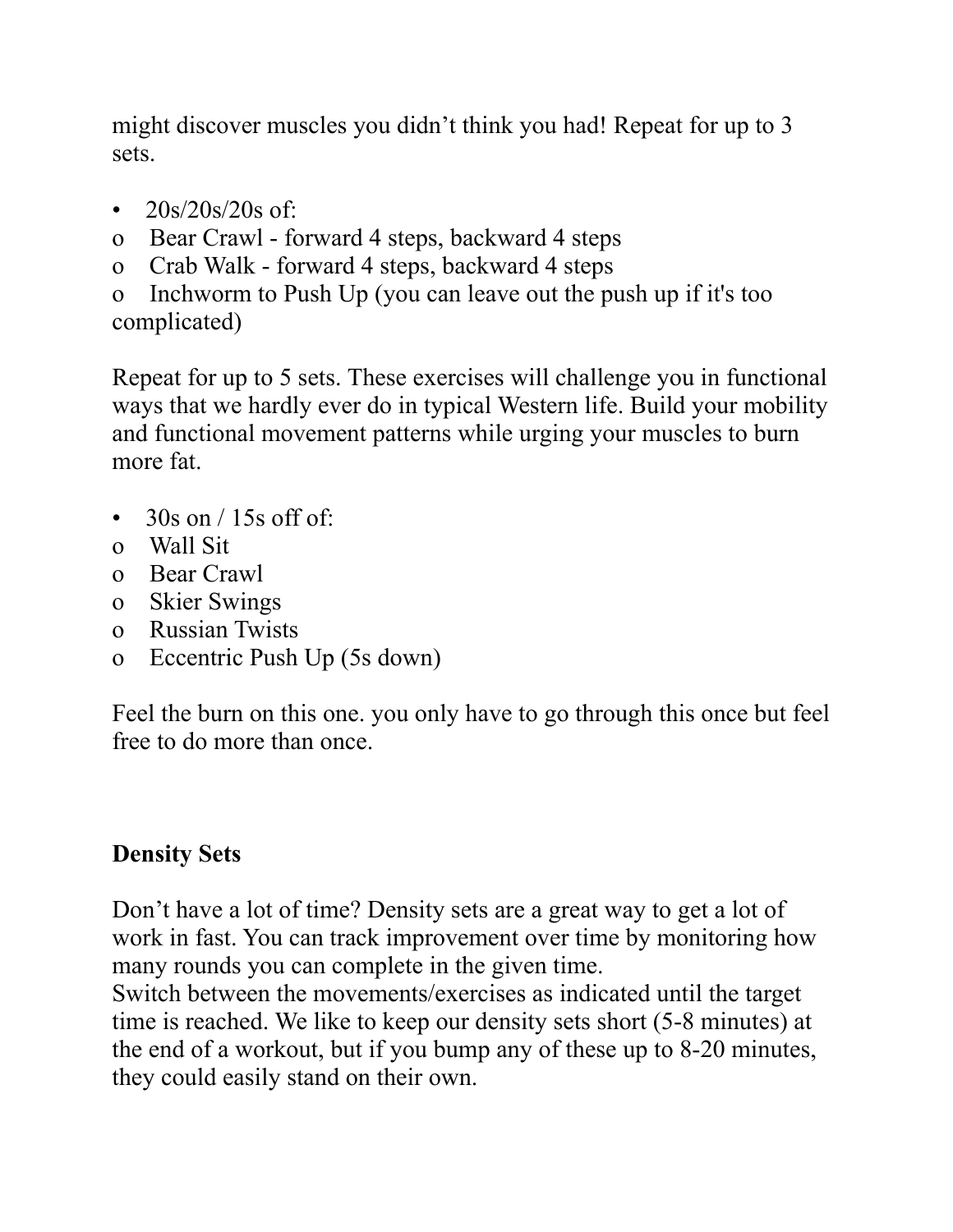- 5-minute density set of:
- o Push Up Plank Rotations x8ea

o Stagger Stance Squat x8ea

You can put in a lot of work here and feel completely drained after just these two exercises; they are going challenge almost your entire body. Try to moderate your pace to last the whole 5 minutes.

• 3-minute Handstand Hold Against the Wall. Each time you rest, do 15 V-Ups!

While a handstand hold might not sound difficult, it unquestionably is! Including the V-Ups between bouts of handstands works your core differently.

- 4-minute density set of:
- o SA Clean to Press (left)
- o SA Clean to Press (right)

While simple (just one exercise on each arm), this movement is one of the best for your entire body. Use either DBs or KBs, and get ready to feel the burn!

- Crazy 8's 8-minute density set of:
- o DB or KB Rotational Squats x 8 ea.
- o Dead bugs x 8 ea.
- o Banana Rolls x 8 ea.

These exercises will work your core and stability while reving up your metabolism!

- 5-minute density set of:
- o High Pogo Jumps x5
- o Band-Resisted Push-Up x5

Jumps and band-resisted pushups will rev up your metabolism like there's no tomorrow! Moderate your pace on this one, you going to have to catch your breath and keep going for 5 minutes.

### **Recovery Finishers**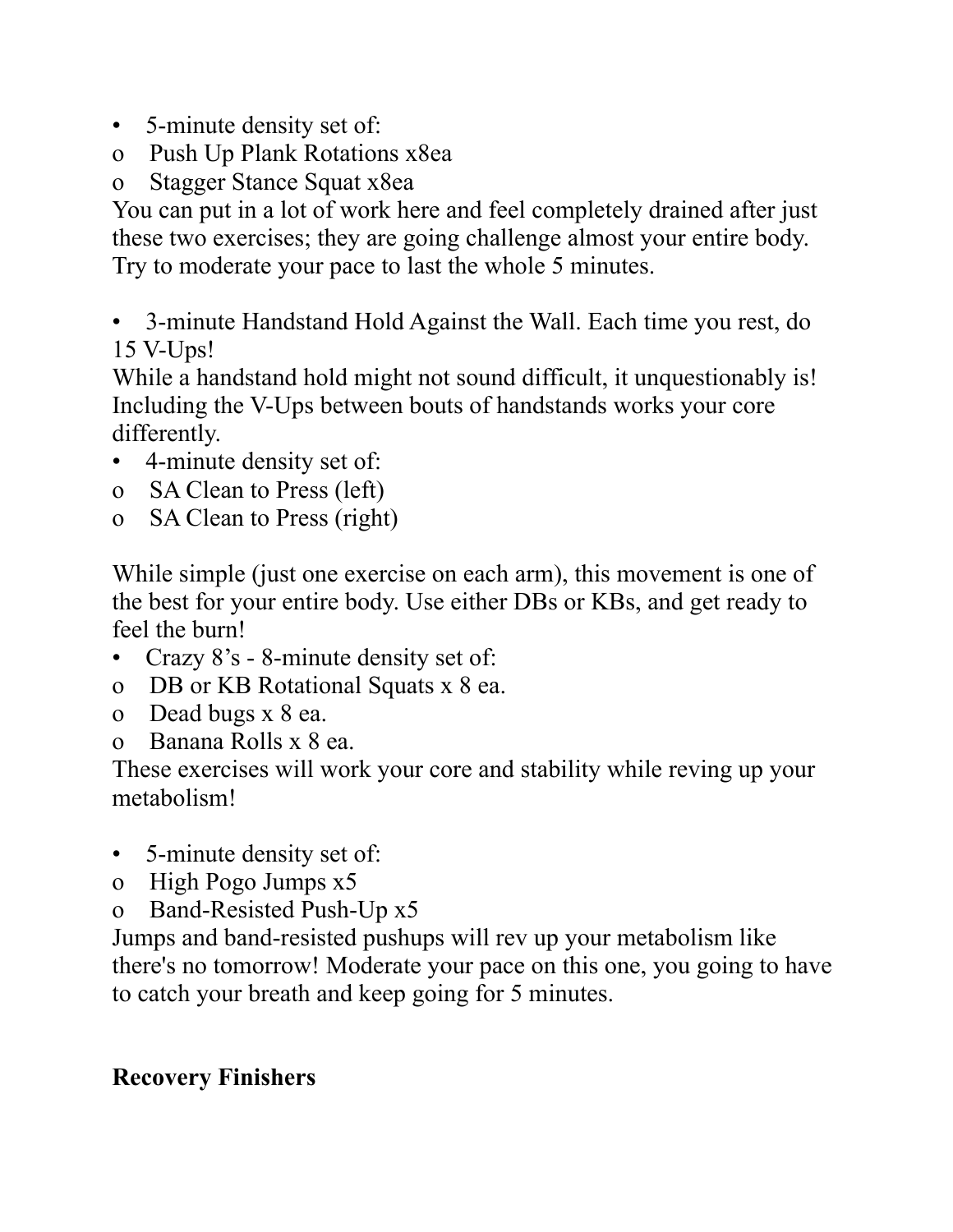Sometimes after a workout, you're just spent. Remember what we talked about earlier? You don't have to beat yourself up; more is not always better, recovery is crucial so try these finishers, while still challenging, they will help open up your hips and shoulders and speed up your recovery to get you ready for tomorrow.

• 1 minute Sumo Squat Position (use counterbalance as necessary), 1 Minute hang from the bar

This is a great recovery finisher that is also challenging. Also, it is pretty straightforward: get in the bottom of a squat position and stay, and hang from a bar. It builds concentration and endurance, but it also works on your mobility and stability for future sessions. 1 minute of each alternating for 10 minutes straight!

- 60s on  $/$  15s off for 2 rounds of:
- o Wall Sit + Shoulder External Rotation
- o Ecc Push Up (3s) to Prone T

Eccentric exercises especially (TUT) or Time under tension are the best for building strength and hypertrophy, and isometric exercises can create plenty of muscle tension that leads to gains in your lean mass. Plus, they burn a tonne of calories, so get ready for that fat-burning boost!

- 40s on / 20s off for 3 rounds of:
- o Stability Ball Stir the Pot (alternating directions of the stir)
- o Band Pull-aparts

Stability ball exercises challenge your core to build strength and stability, and band pull-aparts train your often-neglected back musculature. This finisher routine combines the best of both worlds!

- 60s on  $/$  10s off for 2 rounds of:
- o Kneeling Thoracic Rotation w/ 5s Iso Hold
- o Glute Bridge Iso Hold w/ Foam Roller Between Knees
- o Alternating Forward Lunge w/ 5s Iso Hold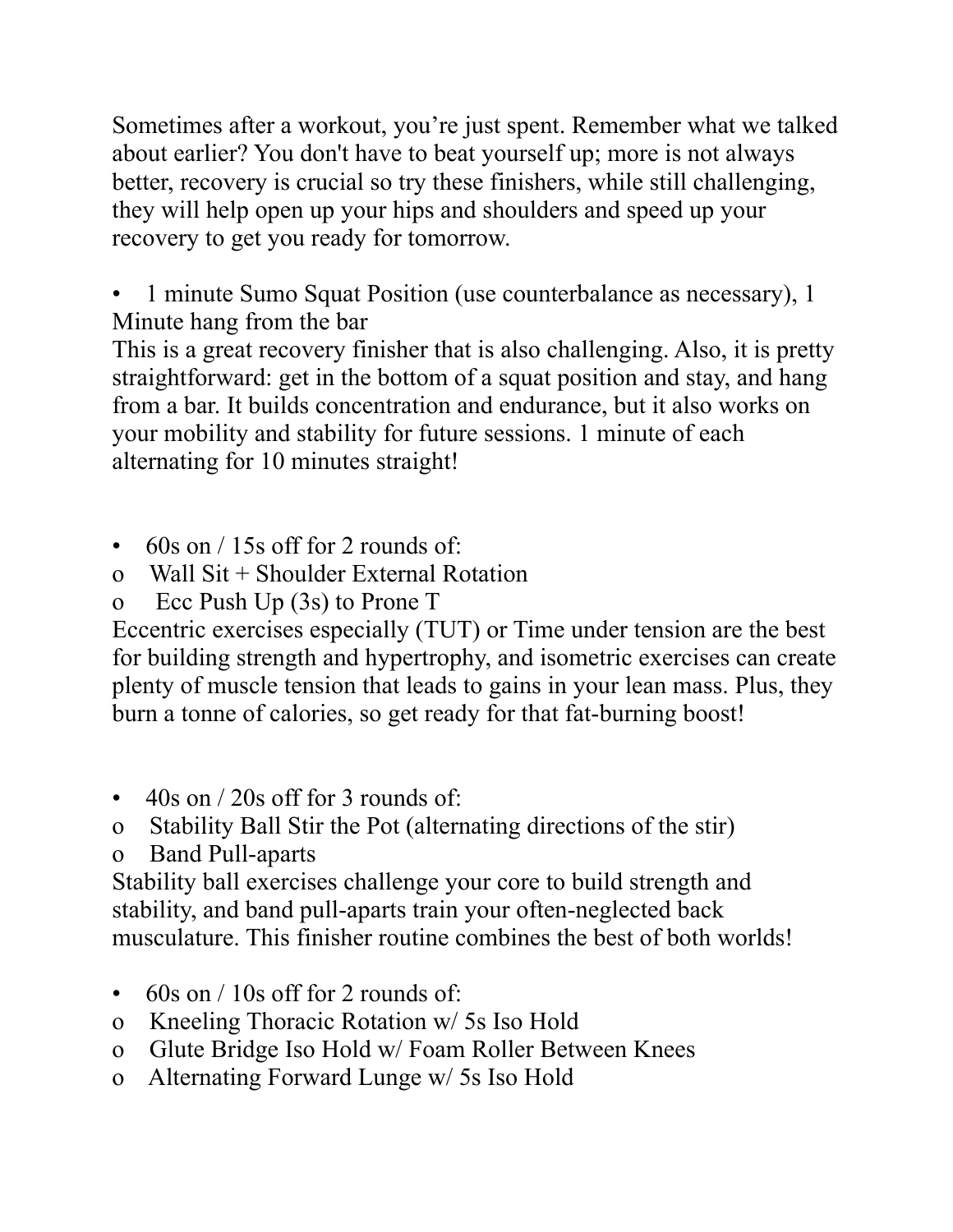Again, you are mixing mobility with targeted strength building in critical areas that are often neglected. This routine is excellent for restoration; you will feel better and fresher after it!

- 40s on  $/$  20s off for 4 rounds of:
- o Hip Thrust
- o Side Plank  $+$  Knee Tuck
- o Banded face pulls

This one is great for people sitting at the desk all day. Your glutes are easily one of the most important and underused muscle groups in your body, as they stabilize your hip region and are recruited in everything from standing and walking to sprinting. Unfortunately, modern society spends most of our day sitting on those powerful muscles and do more harm than good. The obliques, too, play an essential role in proper muscle balance, while the banded face pulls the best exercise you can do to trying and bring these rounded shoulders back into proper posture.

I hope you enjoy all these workouts. Remember to make them fun and utilize them as you see fit. They can be beneficial in many ways! Good luck

# References

Boutcher, Stephen H. "High-intensity intermittent exercise and fat loss." *Journal of obesity* 2011 (2010).

Burke, L. M. "Fueling strategies to optimize performance: training high or training low?." *Scandinavian journal of medicine & science in sports* 20.s2 (2010): 48-58.